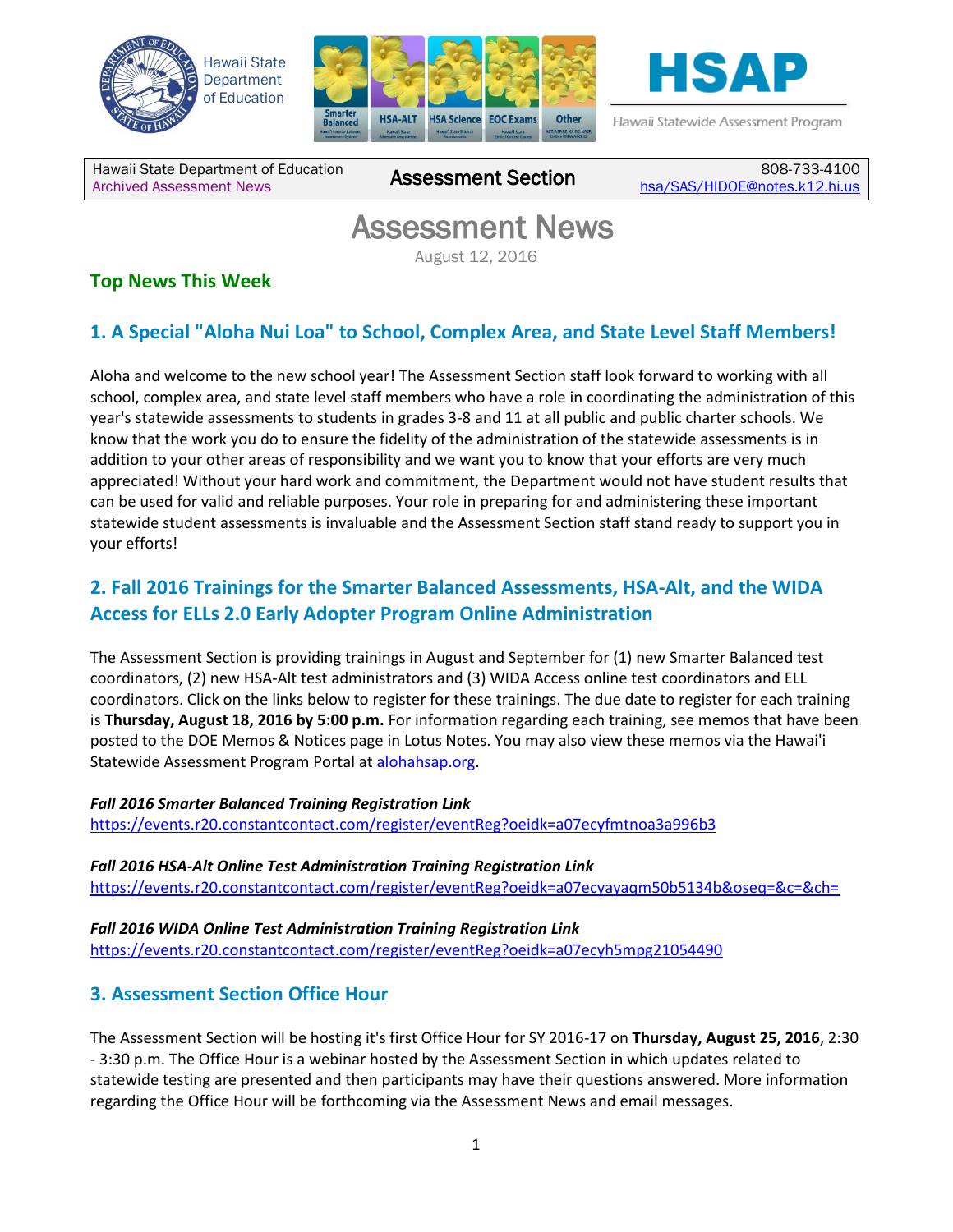# Assessment News

August 12, 2016

### **4. Granting New Test Coordinators Access to TIDE**

In order to be able to view reports in the Online Reporting System (ORS) and enter new Test Administrators (TA) in the Test Information Distribution Engine (TIDE), new test coordinators will need to be identified in the TIDE system. Principals can log into TIDE and identify the school level staff member who will serve as the Test Coordinator (TC). Principals who need assistance in completing this task may contact the HSAP Help Desk at 1- 866-648-3712.

## **5. New TIDE**

The TIDE (Test Information Distribution Engine) has been updated and has a new look and feel this school year. The new TIDE User Guide will be posted to the alohahsap.org portal by **Friday, August 19, 2016**. The TIDE User Guide provides schools with the information they need to navigate, explore, and become familiar with the new and enhanced TIDE site.

## **6. Smarter Balanced Interim Assessments**

The Smarter Balance Interim Assessments for the 2016-2017 school year are now available. Interim Assessments are designed to support teaching and learning throughout the school year by providing feedback about student performance to inform instruction that includes:

- measuring of early and midyear progress;
- identifying specific areas of strength and weakness; and,
- assessing the skills of incoming students.

The 2016–17 interim assessments will:

- include more unique items across the ICA and IABs
- include more IABs to measure a greater breadth of content
- include some revised IABs to measure the content with more specificity

#### *Types of Interim Assessments*

Interim Comprehensive Assessments (ICAs) are assessments that measure the same content as the summative assessment. Therefore, the ICAs may be helpful for purposes such as determining the knowledge and skills of students who are new to the district or the state, enrolled in non-tested grades (e.g. grades 9 and 10) and providing interim information after a significant period of instruction.

A complete ICA includes the Interim Computer Adaptive Test (CAT) and Interim Performance Tasks (PT) in the respective content areas. Both components and the hand scoring of constructed response items, if any, must be completed before student results will appear in the Online Reporting System.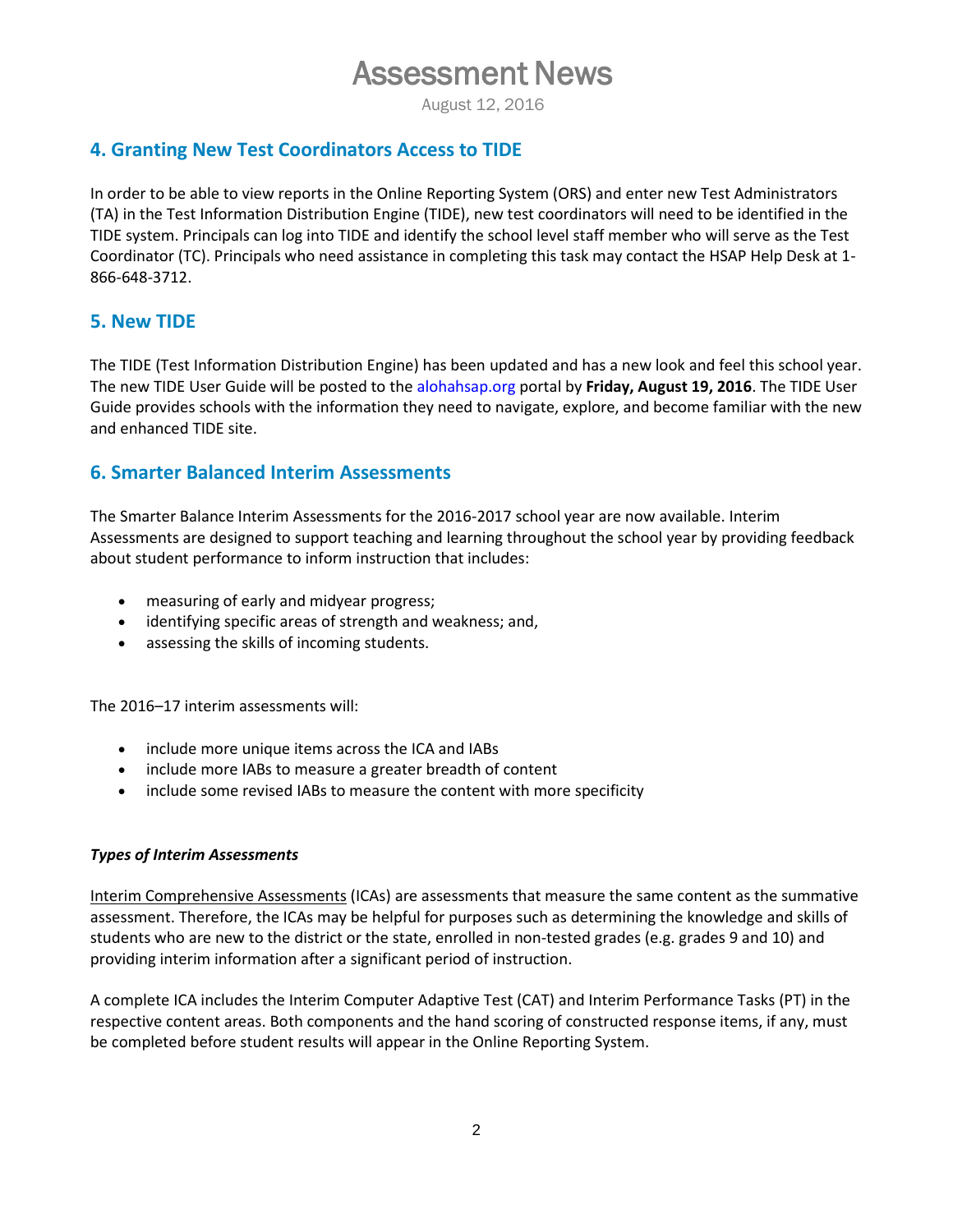# Assessment News

August 12, 2016

Interim Assessment Blocks (IABs) are assessments that can used throughout the school year to focus on sets of related concepts in mathematics and English language arts (ELA). Since the IABs are more focused than the ICA, educators are able to administer them during the school year in a manner more consistent with the sequence of their curricula.

The Interim Assessment blueprints for the 2016–17 mathematics and ELA ICAs and IABs are now available for download from alohahsap.org. The blueprints provide information on the claims and targets assessed within each block, the types of items, and the depth of knowledge for the items.

#### *Administering the Interim Assessments*

Interim Assessment are administered online through the Test Delivery System (TDS) using the TA Live Site and the same secure browser as Summative Assessments and other statewide assessments. Students, based on their individual needs, will have access to the universal tools, designated supports, and/or accommodations that have been set for them in TIDE. In addition, the Interim Assessments provides students the option of testing outside grade level when appropriate and set in TIDE. Test Administrators need to identified in TIDE and complete the online certification course to administer Interim Assessments.

Reports will be posted in the Online Reporting System (ORS) after tests are submitted and hand scoring using the interim Teacher Hand Scoring System (THSS) has been completed by school staff (where applicable).

The interim assessments are considered non-secure and non-public. This designation provides educators the flexibility to access the questions and their students' responses to the questions. They can be discussed by groups such as school data teams, grade-level teams, and, with discretion, with students. Interim Assessment items should not be posted electronically and if hard copies are made they should be appropriately disposed of after use.

More detailed information regarding the Interim Assessments can be found at alohahsap.org*.*

## **7. HSA-Alt Field Test for Writing**

**Phase II of the HSA-Alt Independent Field Test (IFT) for Writing will be administered to HSA-Alt eligible students in grades 4-9, and 12 during a four-week testing window from September 26 through October 28, 2016.** All HSA-Alt eligible students, as identified in their IEPs, in these grades need to participate in the IFT.

This field test will only be administered to students online, so no paper/pencil testing materials will be available. Test Coordinators (TCs) need to check with their Test Administrators (TAs) to ensure all iPads used for testing have been updated with the most current supported operating system and secure browser. To find out which operating systems and browsers are current, please refer to the *[2016-2017 HSAP System Requirements for Online Testing](http://alohahsap.org/SMARTERBALANCED/wp-content/uploads/System_Requirements_2016-2017.pdf)*document, posted on the [alohahsap.org](http://www.alohahsap.org/) web portal in the Technology Coordinators Resources section. If you have any questions regarding the HSA-Alt IFT for Writing, please contact Carol Anton in the Assessment Section at 808-733-4100 or by e-mail at carol anton@notes.k12.hi.us.